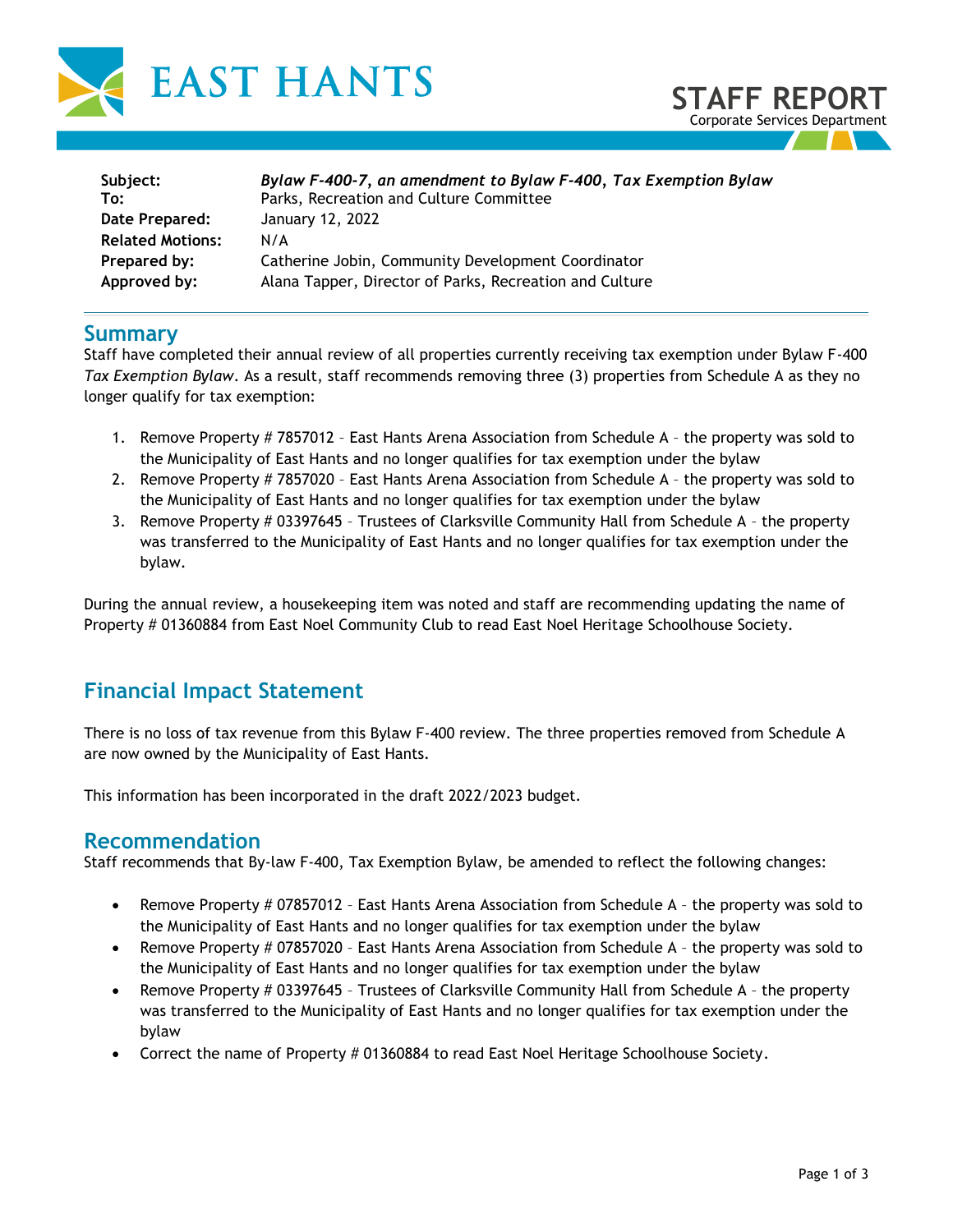## **Recommended Motion**

*Move that the Park, Recreation and Culture Committee recommend to Council that Council give first reading to By-law F-400-7, an amendment to By-law F-400, Tax Exemption By-law, and be amended to reflect the following changes:* 

- *Remove Property # 7857012, East Hants Arena Association*
- *Remove Property # 7857020, East Hants Arena Association*
- *Remove Property # 03397645, Trustees of Clarksville Community Hall*
- *Correct name of Property # 01360884 to read East Noel Heritage Schoolhouse Society*

## **Background**

The Municipality of the District of East Hants enacted By-law F-400, a bylaw that exempts non-profit and charitable organizations from paying property tax. A review of properties receiving tax exemption under the bylaw is completed annually to ensure the organizations continue to meet eligibility criteria. Amendments to the bylaw are recommended based on the findings during the annual review.

## **Discussion**

Staff have completed their annual review of all properties receiving tax exemption under Bylaw F-400 *Tax Exemption Bylaw*. As a result, staff recommend the following updates.

#### Removals to Bylaw F-400, Schedule A

#### Property # 7857012 and # 7857020, East Hants Arena Association

This property is owned by the Municipality of East Hants. In July 2021 the Municipality of East Hants purchased the East Hants Sportsplex. The facility was formerly owned by the East Hants Arena Association.

#### Property # 03397645, Trustees of Clarksville Community Hall

This property is owned by the Municipality of East Hants. In December 2021, the property was transferred to the Municipality of East Hants.

#### Update existing information, Schedule A

#### Property # 01360884

During the annual review of Bylaw F-400, it was noted that the property owners of property # 01360884 had changed their registered name on the Nova Scotia Registry of Joint Stocks from East Noel Community Club to East Noel Heritage Schoolhouse Society.

## **Conclusion**

The annual review of properties currently receiving exemption under the Bylaw F-400 has concluded.

Three (3) properties are no longer eligible for tax exemption under the bylaw and staff are recommending Properties # 7857012 # 7857020 (East Hants Arena Association) and Property # 03397645 (Trustees of Clarksville Community Hall) be removed from Schedule A.

Staff noted a housekeeping amendment to make regarding the name of Property # 01360884.